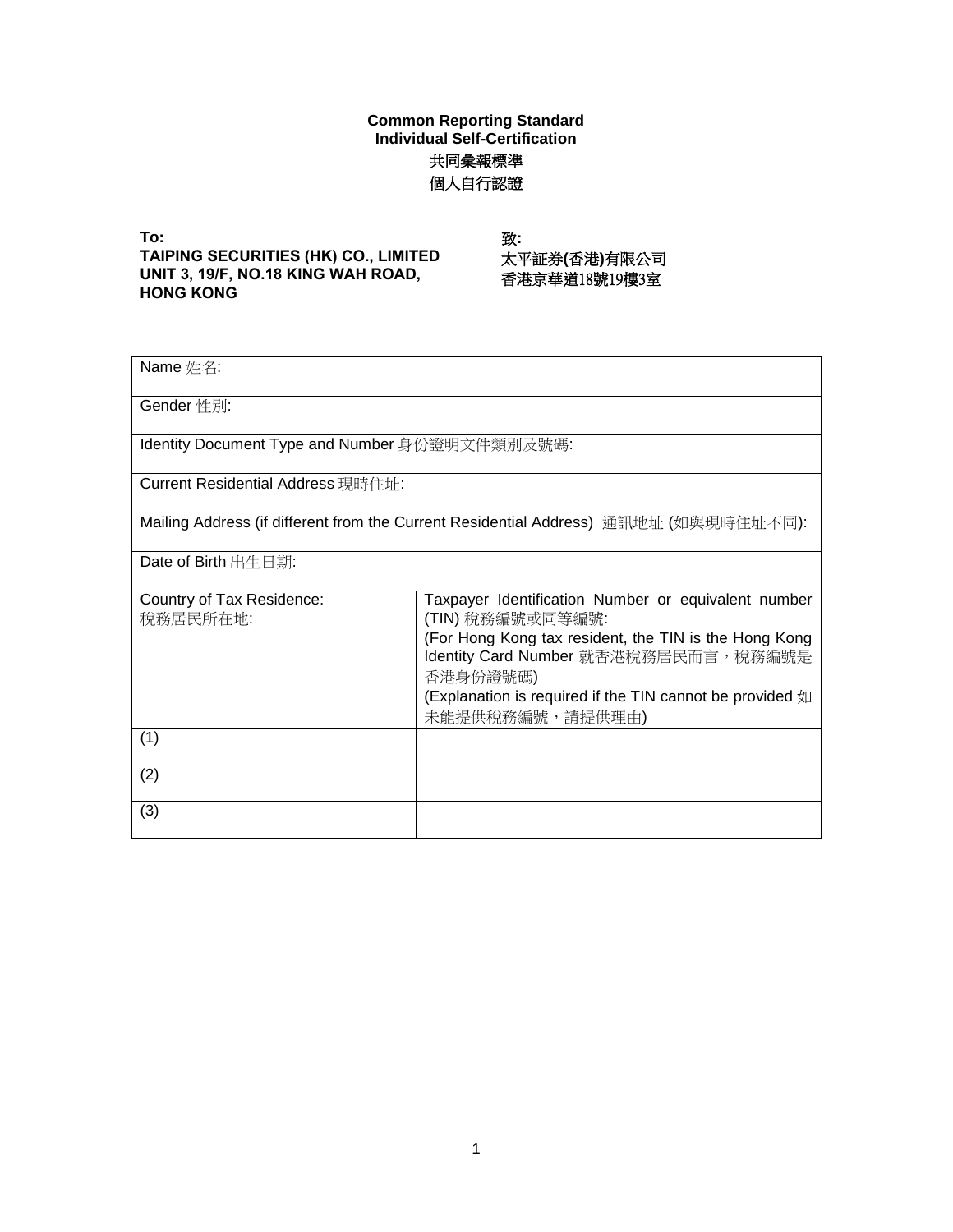- 1. I hereby confirm the information provided above is true, accurate and complete. 本人確認以上所提供的資料是真實、準確以及完整。
- 2. I understand that the information supplied by me is subject to Terms and Conditions for Securities Trading entered into by TAIPING SECURITIES (HK) CO., LIMITED ("**Taiping Securities**") and the Account Holder. 本人明白,本人提供的資料是受太平証券(香港)有限公司("太平証券")與賬戶持有人簽訂的 證券交易條款與細則所規範。
- 3. Subject to applicable local laws, I hereby consent for Taiping Securities to share the information contained in this form and information regarding the Account Holder and any Reportable Account(s) with domestic and overseas regulators or tax authorities where necessary for the purpose of automatic exchange of financial account information provided under the Inland Revenue Ordinance (Cap.112). 在不抵觸當地適用法律的情况下,本人同意太平証券可向國內及海外的監管機構或稅務機構 提供本表格所載資料和關於賬戶持有人及任何須申報賬戶的資料根據《稅務條例》(第 112

章) 作自動交換財務賬戶資料用途。

- 4. Where required by domestic or overseas regulators or tax authorities, I consent and agree that Taiping Securities may withhold from my account(s) such amounts as may be required according to applicable laws, regulations and directives. I hereby expressly, unconditionally and irrevocably waive any claim I may have against Taiping Securities in the event of loss and shall indemnify Taiping Securities for any liability in connection with such withholding by Taiping Securities as required by domestic or overseas regulators or tax authorities. 因應國內或海外的監管機構或稅務機構需要,本人准許並同意太平証券可按適用的法律、法 規和指令在本人賬戶中扣留相關所須的金額款項。 本人謹此明確地、無條件地及不可撤銷地 放棄本人因太平証券因應國內或海外的監管機構或稅務機構需要而在本人賬戶中扣留相關所 須的金額款項所發生的損失的索賠權利,及本人須賠償予太平証券因此而引起的法律責任。
- 5. I undertake to notify Taiping Securities within 30 calendar days if there is a change in any information which I have provided to Taiping Securities. I hereby understand and agree to provide Taiping Securities additional documentary evidence to validate my tax residency when potential change in circumstances is noted by Taiping Securities during the course of relationship.

本人保證本人提供的任何資料如有變更,本人會於三十日內通知太平証券。 本人明白並同意 當太平証券注意到與吾等之業務關係中出現潛在的環境變化,本人會向太平証券提供額外的 證明文件以證實本人的稅務居住所在地。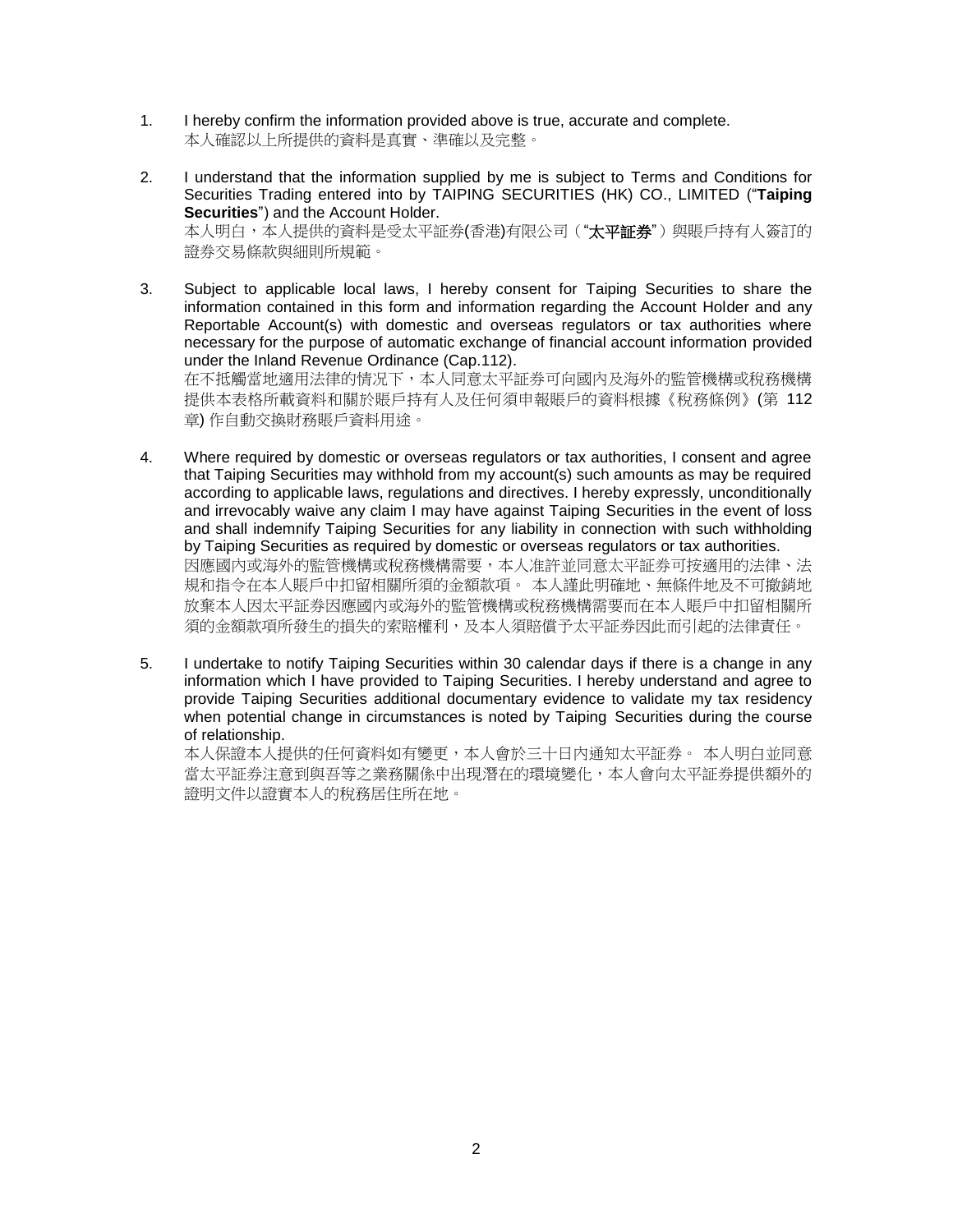Signature of Account Holder 賬戶持有人名簽署:

Name of Account Holder 賬戶持有人名稱:

Date 日期:

Account Number 賬戶編號: (To be completed by Taiping Securities 由太平証券填寫)

Note 註:

- (1) In the case of joint account holders, each account holder is required to complete the form. 就聯名賬戶而言,每位賬戶持有人需各自填寫一份表格。
- (2) If signing under a power of attorney, attach a certified copy of the power of attorney. 如果你是以授權人身分簽署這份表格,須夾附該授權書的核證副本。

*WARNING: It is an offence under section 80(2E) of the Inland Revenue Ordinance if any person, in making a self-certification, makes a statement that is misleading, false or incorrect in a material particular AND knows, or is reckless as to whether, the statement is misleading, false or incorrect in a material particular. A person who commits the offence is liable on conviction to a fine at level 3 (i.e. \$10,000)*

警告*:* 根據《稅務條例》第 *80(2E)*條,如任何人在作出自我證明時,在明知一項陳述在要項上屬具 誤導性、虛假或不正確,或罔顧一項陳述是否在要項上屬具誤導性、虛假或不正確下,作出該項陳 述,即屬犯罪。一經定罪,可處第 *3* 級(即*\$10,000*)罰款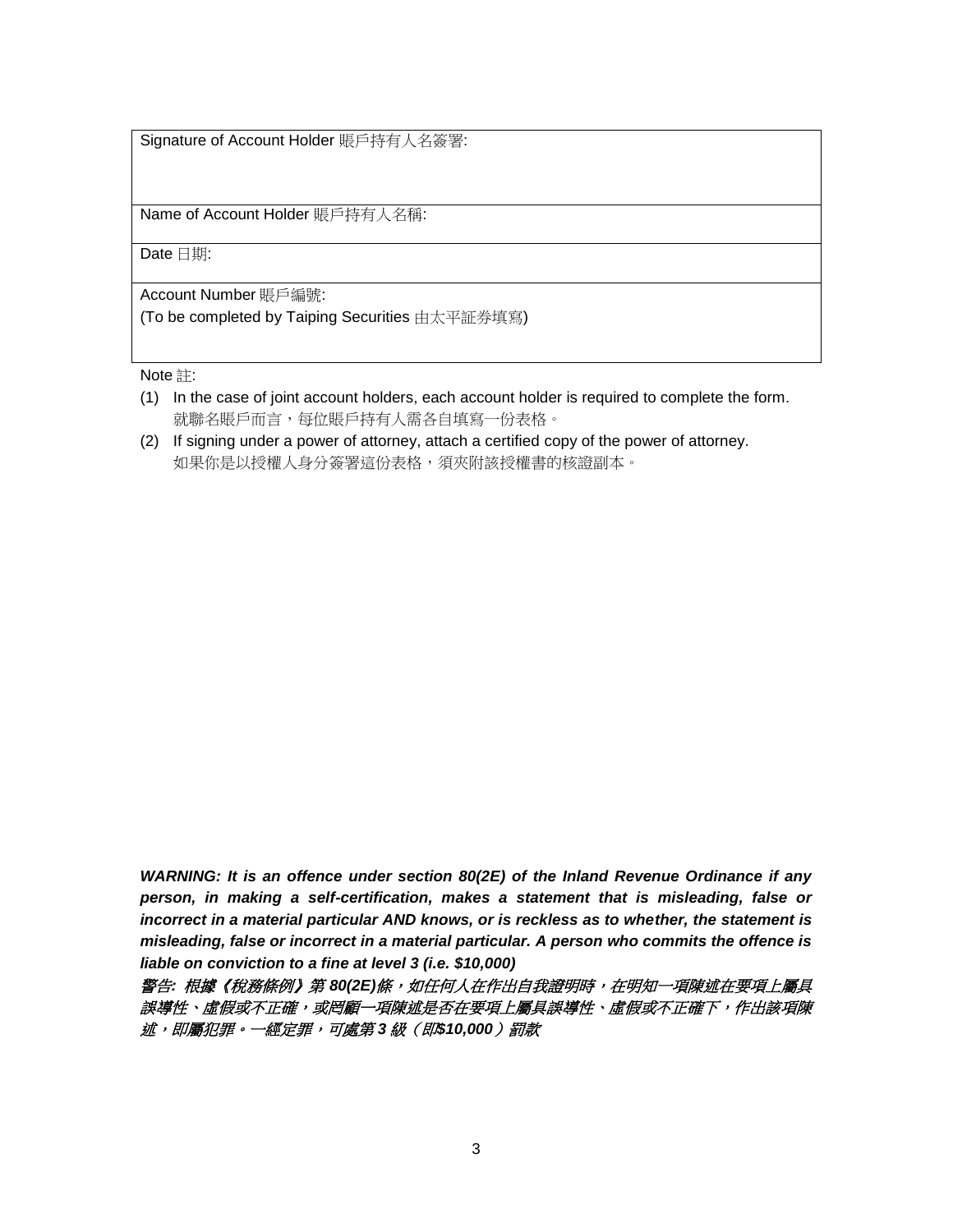## **Annex** 附錄 **– Definitions** 定義

| "Account Holder"<br>「賬戶持有人」                                                         | The person listed or identified as the holder of a financial account by the Financial<br>Institution that maintains the account.                                                                                                                                                                                                                                                                                                                                                                                                                                                                                                                                                                                                      |
|-------------------------------------------------------------------------------------|---------------------------------------------------------------------------------------------------------------------------------------------------------------------------------------------------------------------------------------------------------------------------------------------------------------------------------------------------------------------------------------------------------------------------------------------------------------------------------------------------------------------------------------------------------------------------------------------------------------------------------------------------------------------------------------------------------------------------------------|
|                                                                                     | 被維持該財務賬戶的財務機構列明爲或識辨爲賬戶的持有人的人士。                                                                                                                                                                                                                                                                                                                                                                                                                                                                                                                                                                                                                                                                                                        |
| "Reportable Account"<br>「須申報賬戶」                                                     | A financial account that has been identified as such under the due diligence<br>requirements in Schedule 17D of the Inland Revenue Ordinance (Cap. 112) and is<br>held by at least one Reportable Person; or a passive NFE with at least one<br>controlling person being a reportable person.<br>已根據稅務條例(第112章)附表 17D 的盡職審查規定,被識辨爲須申報賬戶;及由至<br>少一名申報對象持有;或有至少一名控權人是申報對象的被動非財務實體持有的財務<br>賬戶。                                                                                                                                                                                                                                                                                                                                           |
| "Reportable                                                                         | A territory outside Hong Kong that is specified in Column 1 of Part 1 of Schedule                                                                                                                                                                                                                                                                                                                                                                                                                                                                                                                                                                                                                                                     |
| Jurisdiction"                                                                       | 17E of the Inland Revenue Ordinance (Cap. 112).                                                                                                                                                                                                                                                                                                                                                                                                                                                                                                                                                                                                                                                                                       |
| 「須申報稅務管轄<br>區」                                                                      | 稅務條例(第112章)附表 17E 第1部第1欄所指明的、在香港以外的地區。                                                                                                                                                                                                                                                                                                                                                                                                                                                                                                                                                                                                                                                                                                |
| "Reportable Person"<br>「申報對象」                                                       | An individual or entity that is a resident for tax purposes of a reportable jurisdiction;<br>or an estate of a decedent who was a resident for tax purposes of a reportable<br>jurisdiction; but does not include:<br>屬某申報稅務管轄區的稅務居民的個人或實體;或 一名已去世的人的遺産,而該人<br>在生前,屬某申報稅務管轄區的稅務居民;但不包括:<br>a corporation the stock of which is regularly traded on an established<br>(a)<br>securities markets;<br>本身的股票在具規模證券市場中被經常買賣的法團;<br>(b)<br>a corporation that is a related entity of a corporation mentioned in<br>subparagraph (a);<br>屬第(a)節所述法團的有關連實體的法團;<br>(c)<br>a governmental entity;<br>政府實體;<br>(d)<br>an international organization;<br>國際組織;<br>(e)<br>a central bank; or<br>中央銀行;或<br>(f)<br>a financial institution.<br>財務機構。 |
| "TIN"<br>(including<br>"functional<br>equivalent")<br>「稅務編號」(包括具<br>有等同功能的識辨編<br>號) | Taxpayer Identification Number or a functional equivalent in the absence of a TIN. A<br>TIN is a unique combination of letters or numbers assigned by a jurisdiction to an<br>individual or an Entity and used to identify the individual or Entity for the purposes of<br>administering the tax laws of such jurisdiction. Further details of acceptable TINs<br>can be found at the OECD Automatic Exchange Portal at the following link:<br>http://www.oecd.org/tax/automatic-exchange/crs-implementation-and-<br>assistance/tax-identification-numbers/                                                                                                                                                                           |